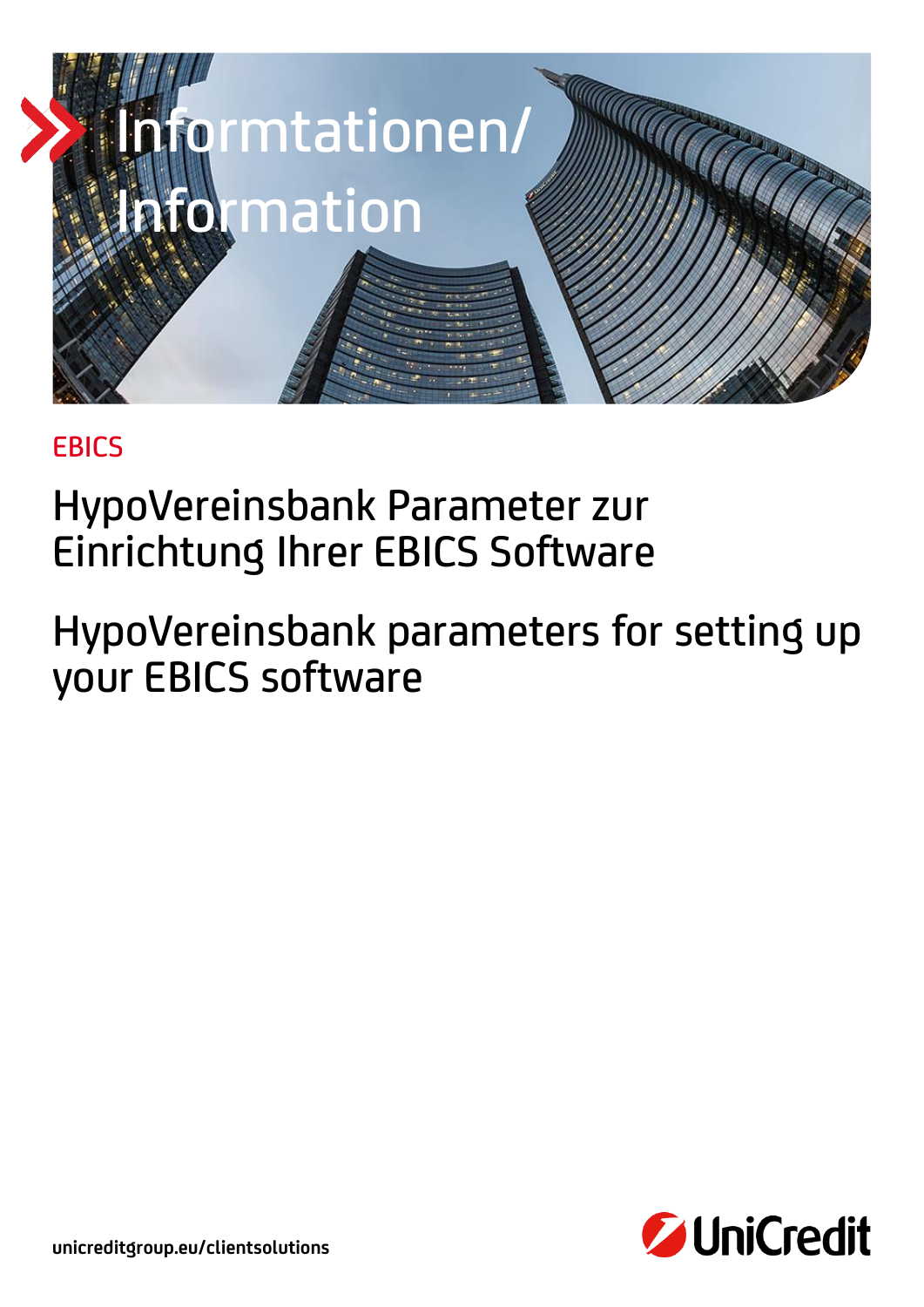| <b>EBICS 3.0 (H005)</b>                                           |                                                                                                    |
|-------------------------------------------------------------------|----------------------------------------------------------------------------------------------------|
| <b>Parameter</b>                                                  | Wert / value                                                                                       |
| Hostname / host name                                              | <b>HVB</b>                                                                                         |
| URL                                                               | https://ebics.hypovereinsbank.de/mv-ebics/ebics                                                    |
| X002 (Authentifikation / authentification)                        |                                                                                                    |
| Hash                                                              | 58 81 E6 10 74 F5 7C B3 E0 4E AA C6 1C 5C BF AE 93 E8 0E<br>CC 52 13 C8 07 B5 9A 5D 7B FE 45 78 B4 |
| Zertifikatsinhaber/-herausgeber /<br>certificate issuer (subject) | CN=ebics.hypovereinsbank.de                                                                        |
| Gültig ab / valid from                                            | 19.05.2021 20:50:37                                                                                |
| Gültig bis / valid to                                             | 31.12.9999 23:59:59                                                                                |
| Version                                                           | 3                                                                                                  |
| Seriennummer / serial number                                      | 1001                                                                                               |
| Signaturalgorithmus                                               | SHA256withRSA                                                                                      |
| SHA-256 Hash                                                      | 6E D9 72 79 85 1D F2 17 27 87 BD 9D F3 CC 70 66 DF B8<br>84 22 66 9D C4 A5 EC 11 5E 84 D6 91 7E C1 |
| E002 (Verschlüsselung / encryption)                               |                                                                                                    |
| Hash                                                              | A6 AC F0 A4 69 78 A4 80 4E 04 10 2D B0 E3 EC BC 31 00<br>AA 5E 85 03 1C B9 28 FE 84 B5 A5 9F 1B F4 |
| Zertifikatsinhaber/-herausgeber /<br>certificate issuer (subject) | CN=ebics.hypovereinsbank.de                                                                        |
| Gültig ab / valid from                                            | 19.05.2021 20:52:36                                                                                |
| Gültig bis / valid to                                             | 31.12.9999 23:59:59                                                                                |
| Version                                                           | 3.                                                                                                 |
| Seriennummer / serial number                                      | 1001                                                                                               |
| Signaturalgorithmus                                               | SHA256withRSA                                                                                      |
| SHA-256 Hash                                                      | 59 C3 DB 91 54 7D 30 1F 9E 12 A1 50 D6 9D AA 20 F4 DC<br>1C 13 03 19 41 86 7D BD EB 2C 6B 54 67 05 |

### **EBICS 2.5 (H004)**

| <b>Parameter</b>                                    | Wert / value                                                                                       |
|-----------------------------------------------------|----------------------------------------------------------------------------------------------------|
| Hostname / host name                                | <b>HVB</b>                                                                                         |
| URL                                                 | https://ebics.hypovereinsbank.de/mv-ebics/ebics                                                    |
| X002 Hash<br>(Authentifikation / authentification): | 58 81 E6 10 74 F5 7C B3 E0 4E AA C6 1C 5C BF AE 93 E8 OE<br>CC 52 13 C8 07 B5 9A 5D 7B FE 45 78 B4 |
| F002 Hash<br>(Verschlüsselung / encryption)         | A6 AC F0 A4 69 78 A4 80 4E 04 10 2D B0 E3 EC BC 31 00<br>AA 5E 85 03 1C B9 28 FE 84 B5 A5 9F 1B F4 |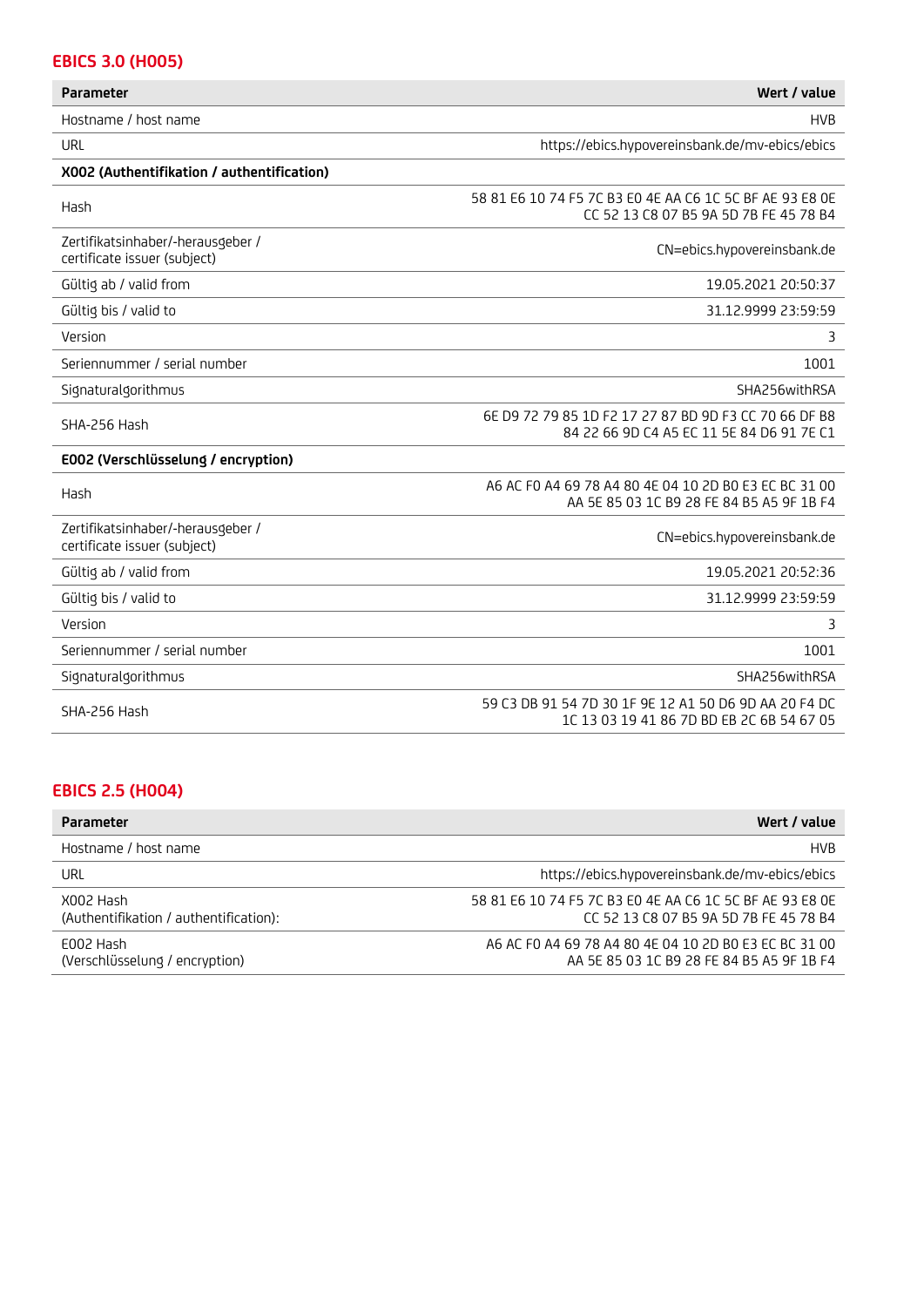### **SONSTIGE INFORMATIONEN**

Ihren INI Brief senden Sie bitte an die auf dem Zugangsschreiben angegebene Faxnummer bzw. Emailadresse.

Eine Liste der Unterstützen Auftragsarten und die zugeordneten BTF für EBICS 3.0 finden Sie hier: [https://gtgdownload.unicreditgroup.de/DO\\_Auftragsartenliste.pdf](https://gtgdownload.unicreditgroup.de/DO_Auftragsartenliste.pdf)

Falls benötigt finden Sie die Actalis Root Zertifikate hier[: https://gtgdownload.unicreditgroup.de/Unicredit\\_Multiversa\\_Certificate.zip](https://gtgdownload.unicreditgroup.de/Unicredit_Multiversa_Certificate.zip)

### **FURTHER INFORMATION**

Please send your INI letter to the fax number or email address indicated on the access letter.

A list of supported order types and the assigned BTF for EBICS 3.0 can be found here: [https://gtgdownload.unicreditgroup.de/DO\\_Auftragsartenliste.pdf](https://gtgdownload.unicreditgroup.de/DO_Auftragsartenliste.pdf)

If needed you will find the Actalis root certificates here: [https://gtgdownload.unicreditgroup.de/Unicredit\\_Multiversa\\_Certificate.zip](https://gtgdownload.unicreditgroup.de/Unicredit_Multiversa_Certificate.zip)